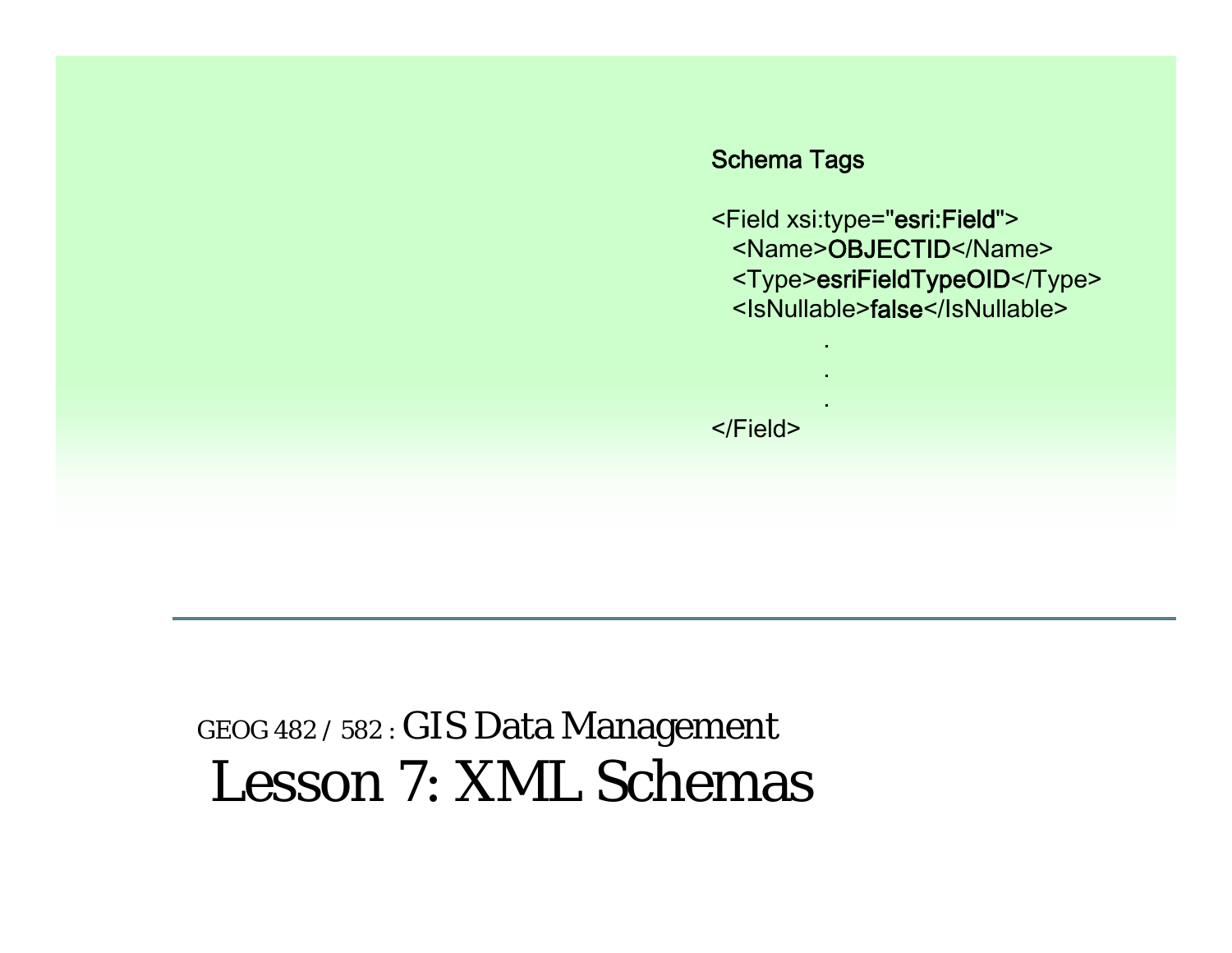#### **Overview**

Learning Objective Questions:

- 1. Why use label tags for XML Schema?
- 2. What are the two components of a workspace document?
- 3. What composes a RecordSet Document?
- 4. What composes a Data Changes Document?
- 5. What is a data element inheritance hierarchy?
- 6. What is geometry inheritance?

#### **Lesson Preview**

Learning objective questions act as the lesson outline.

Questions beg answers.

Reading: [http://downloads2.esri.com/support/whitepapers/ao\\_/XML](http://downloads2.esri.com/support/whitepapers/ao_/XML_Schema_of_Geodatabase.pdf)  \_[Schema\\_of\\_Geodatabase.pdf](http://downloads2.esri.com/support/whitepapers/ao_/XML_Schema_of_Geodatabase.pdf)

**GEOG482/582** / My Course / University of Washington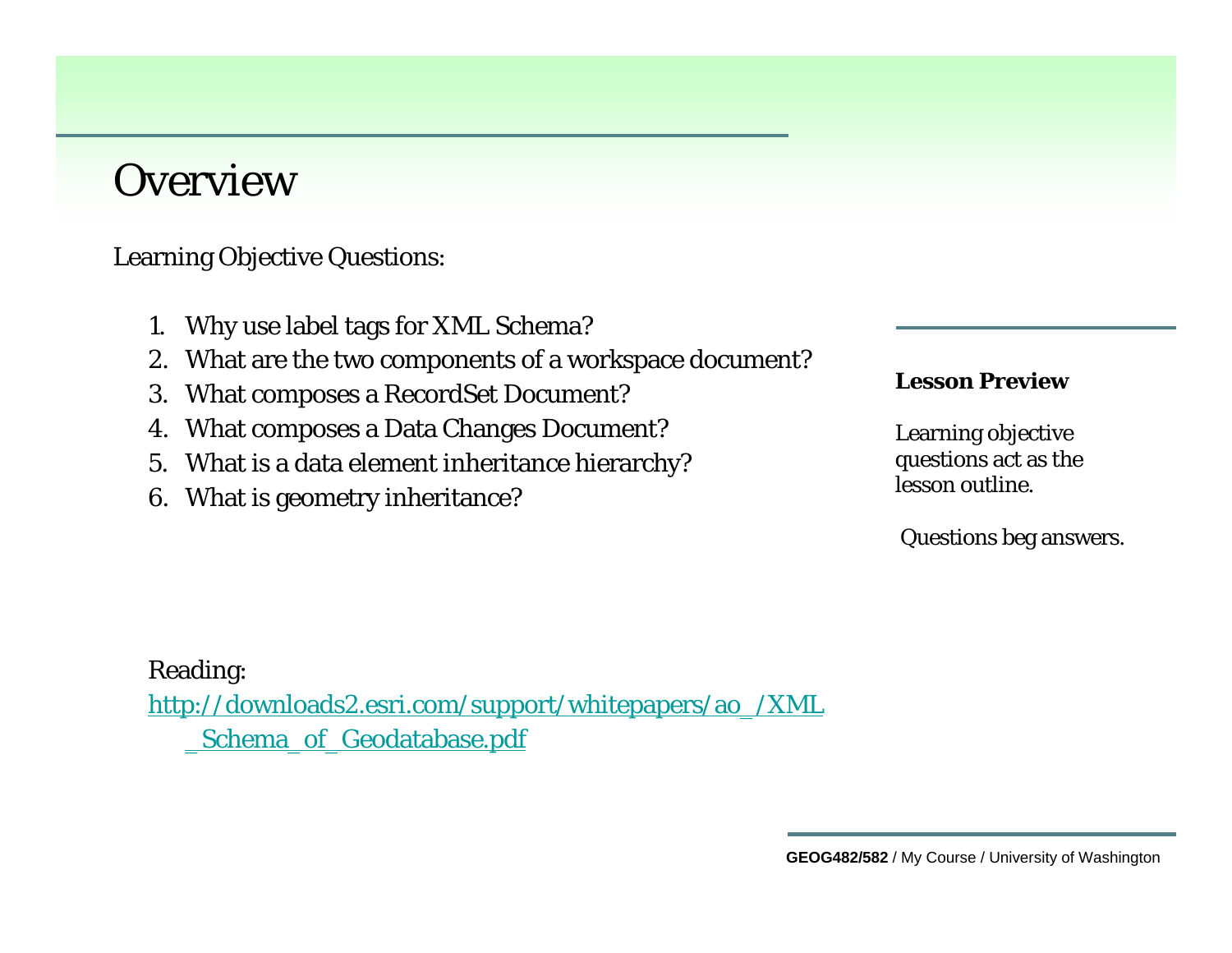# **Basic Concepts of XML Schema**

#### 1. Why use label tags for XML Schema?

Schema – description of database elements Different representations can be used to describe a geodatabase using eXtensible Markup Language (XML) elements. Label tags are the foundation of XML. Tags are used because of the flexibility of representation.

One way would be to represent a field using one XML attribute for each property of a geodatabase field as below: <Field xsi:type="**esri:Field**"> xsi=XML schema ID <Name>**OBJECTID**</Name><Type>**esriFieldTypeOID**</Type> <IsNullable>**false**</IsNullable>

**Key terms** XMLTags

</Field>

.

.

.

Note: a  $\langle \text{tag} \rangle$  opens a string and a  $\langle \text{tag} \rangle$  closes a string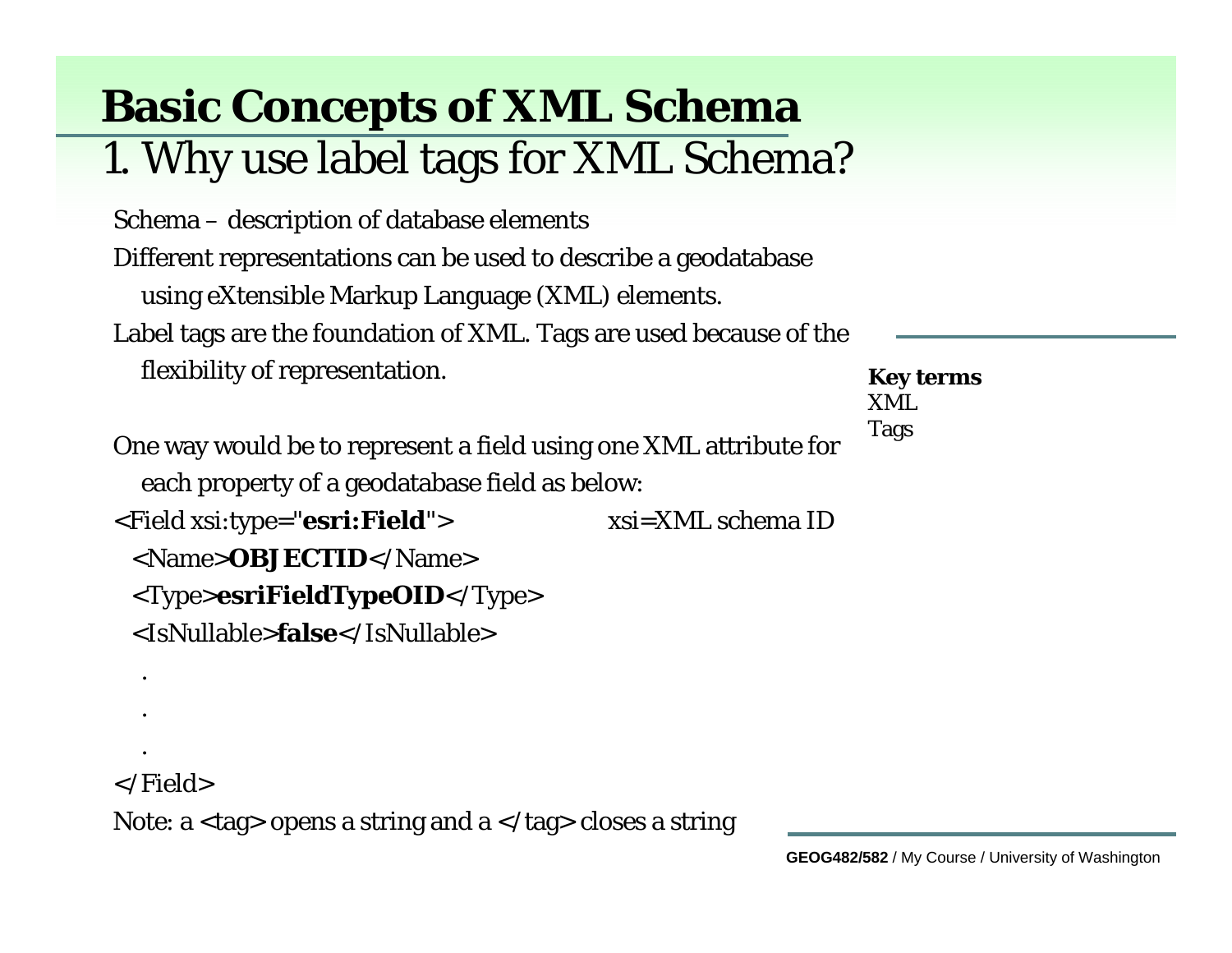### Each property of the field

Alternatively, each property of the field could be represented using several more XML elements as follows:<Field xsi:type="**esri:Field**"> <Name>**OBJECTID**</Name><Type>**esriFieldTypeOID**</Type> <IsNullable>**false**</IsNullable><Length>**4**</Length> <Precision>**0**</Precision><Scale>**0**</Scale><Required>**true**</Required> <Editable>**false**</Editable><AliasName>**OBJECTID**</AliasName><ModelName>**OBJECTID**</ModelName></Field>

**Key terms** Property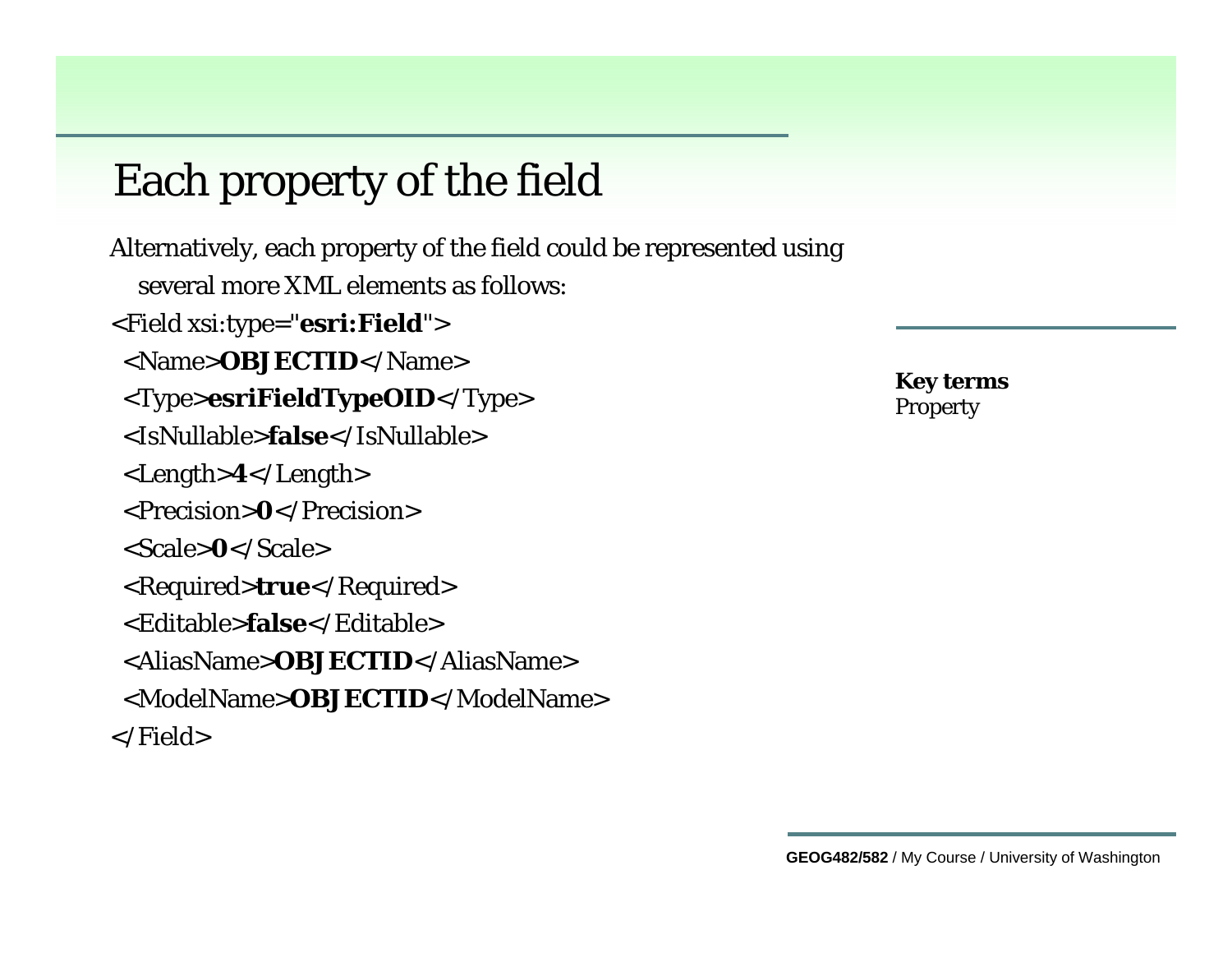#### Difference between two XML representations

In the first example, one XML tag for each property, but no specific data value tags are used.

In the second example, an XML tag with data values to specify detail is used.

**Key terms** Property

A schema specifies that a field XML element should have a sequence of children elements… the first called Name (a string), the second called Type (an enumeration value), and so on.

The geodatabase exchange format uses XML elements to specify the content of the schema definition.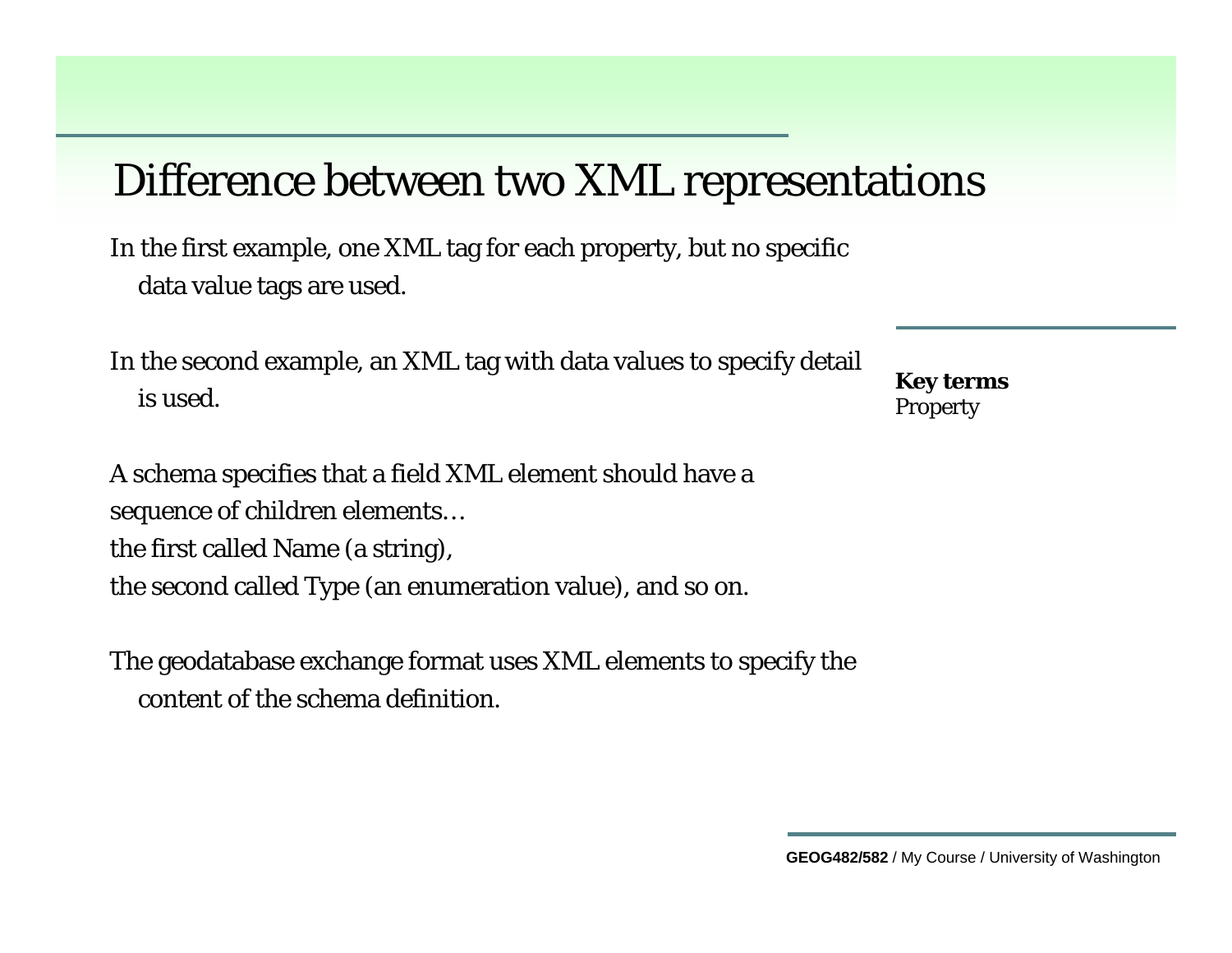#### Domain and RangeDomain

Types can be derived from other types, most commonly by adding extra attributes to the base type. Domains are a good example of type inheritance. Domain has a name, type, and field type. A RangeDomain is derived from it and adds two more elements, MinValue and MaxValue

See next slide for graphic

**Key terms** DomainRangeDomain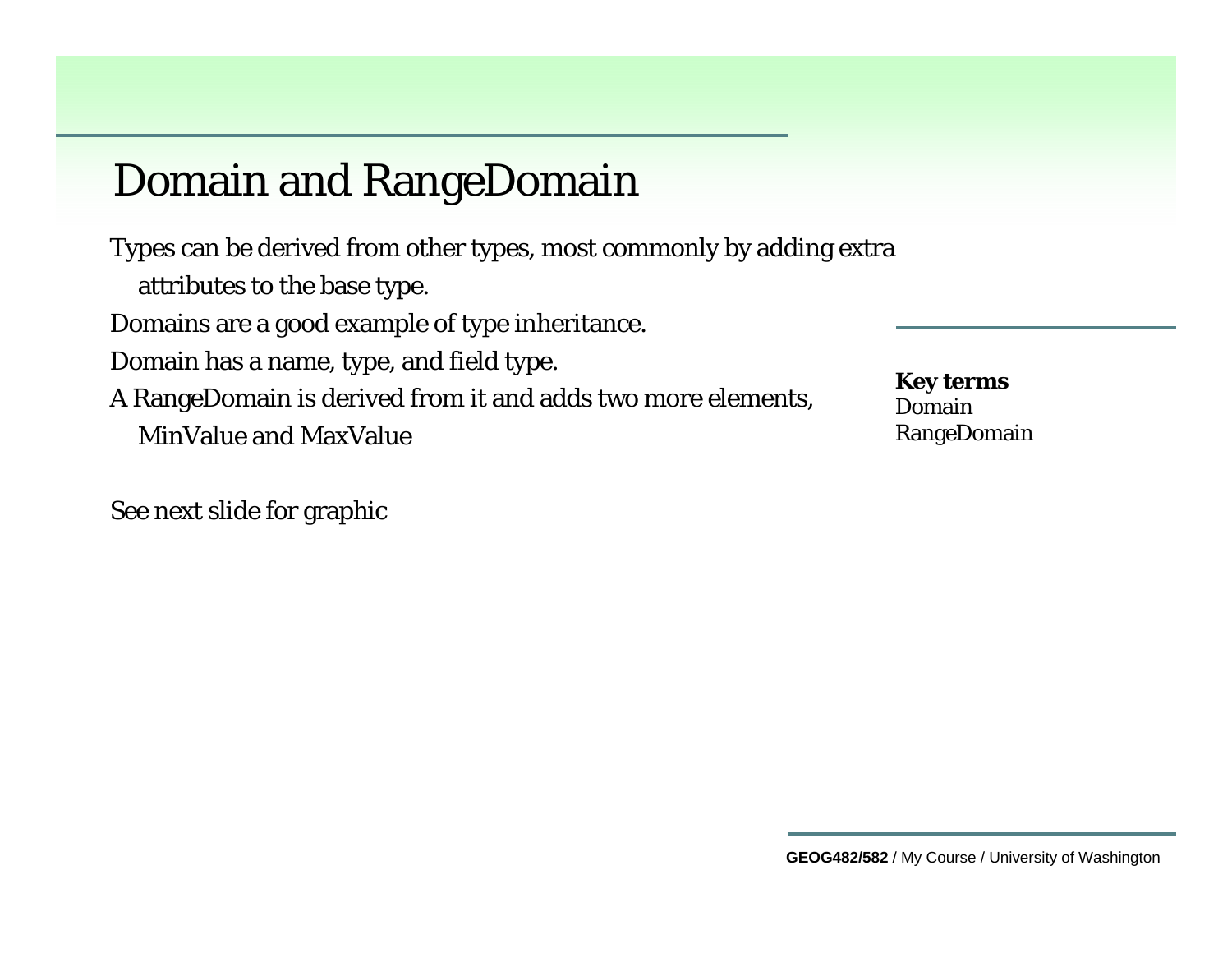#### Domain and RangeDomain



Esri, 2008. XML Schema of the Geodatabase, p. 3

**GEOG482/582** / My Course / University of Washington

[http://downloads2.esri.com/support/whitepapers/ao\\_/XML\\_Schema\\_of\\_Geodatabase.pdf](http://downloads2.esri.com/support/whitepapers/ao_/XML_Schema_of_Geodatabase.pdf)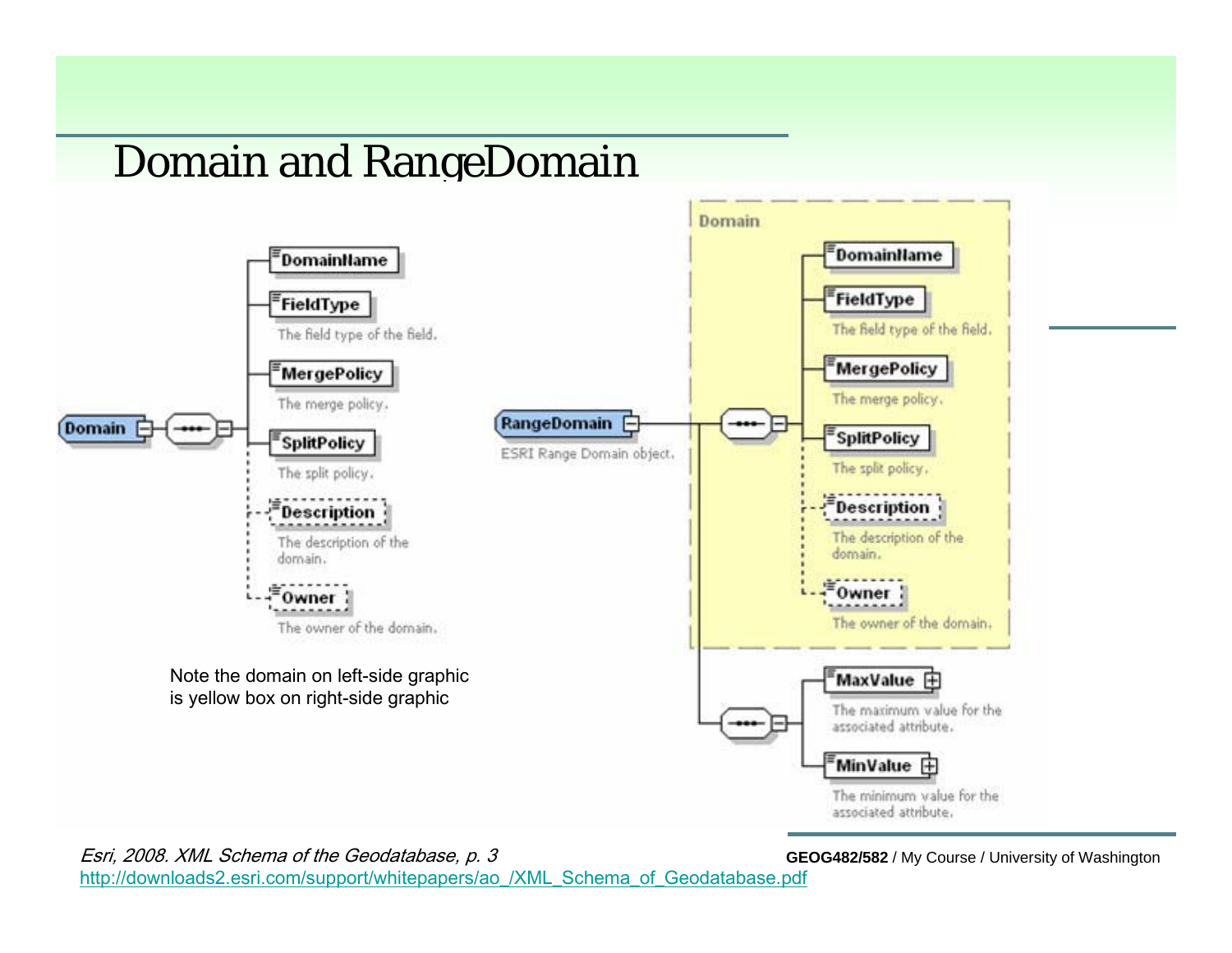#### CodedValueDomain



Esri,2008 XML Schema of the Geodatabase, p. 3 [http://downloads2.esri.com/support/whitepapers/ao\\_/XML\\_Schema\\_of\\_Geodatabase.pdf](http://downloads2.esri.com/support/whitepapers/ao_/XML_Schema_of_Geodatabase.pdf)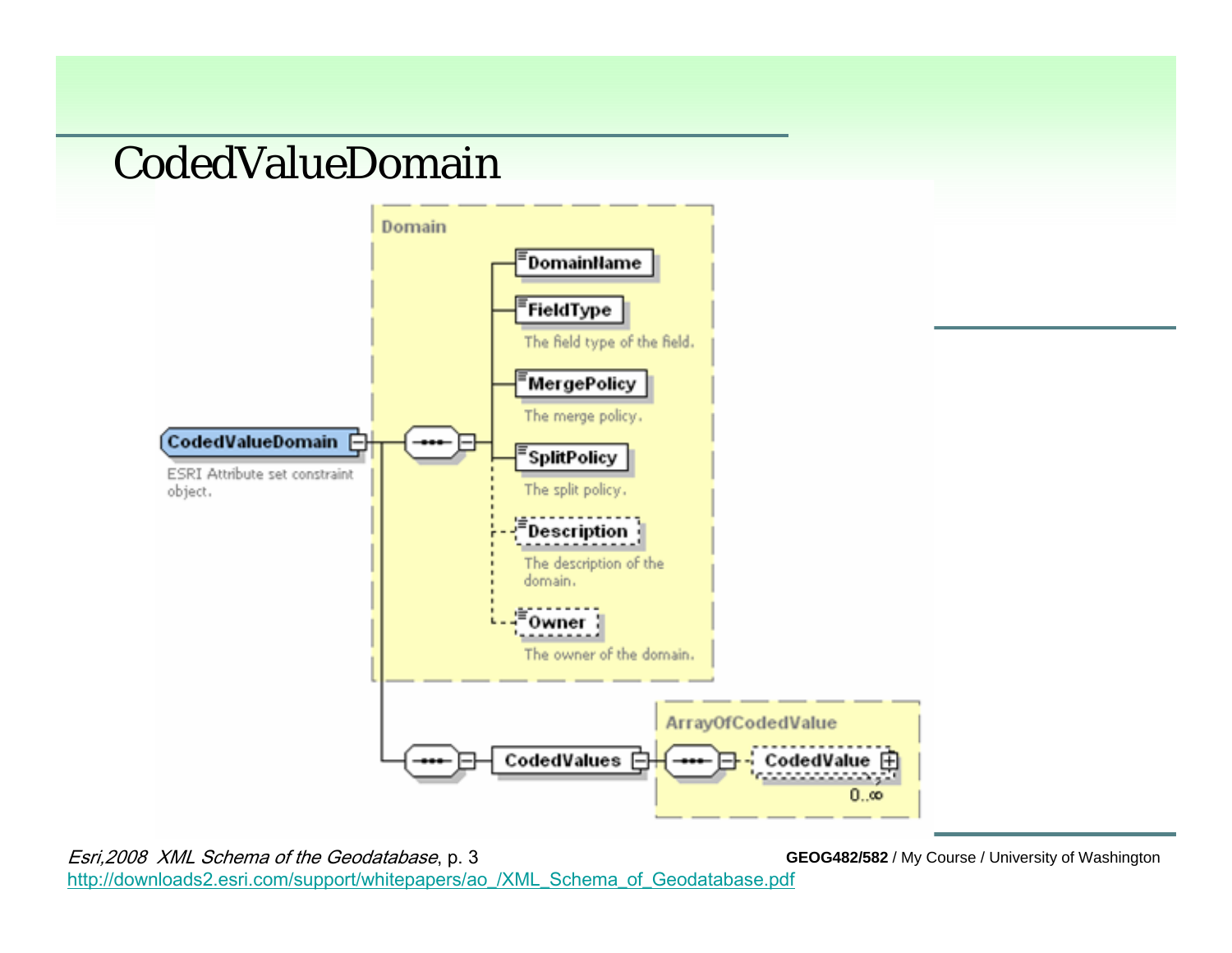#### 2. What are the two components of a workspace document?

Exporting a geodatabase to XML generates a **workspace document**. The XML element Workspace in the XML schema contains two child elements: WorkspaceDefinition and WorkspaceData

- **WorkspaceDefinition** contains workspace type, the version being exported (if the export based on ArcSDE®), an array of domains (zero to many domains), and an array of data elements on slide 10.
- Domain is an abstract type as described before (i.e., range and coded-value domains)
- DataElement is an abstract type whose derived types are used to describe the schema of geodatabase constructs, e.g. tables as slide 11.

**WorkspaceData** element may have zero to many child DatasetData

elements of type AnyDatasetData.

Two XML types are derived from AnyDatasetData:

- TableData
- RasterDatasetData.

**Key terms** Workspace document

Workspace definition WorkspaceData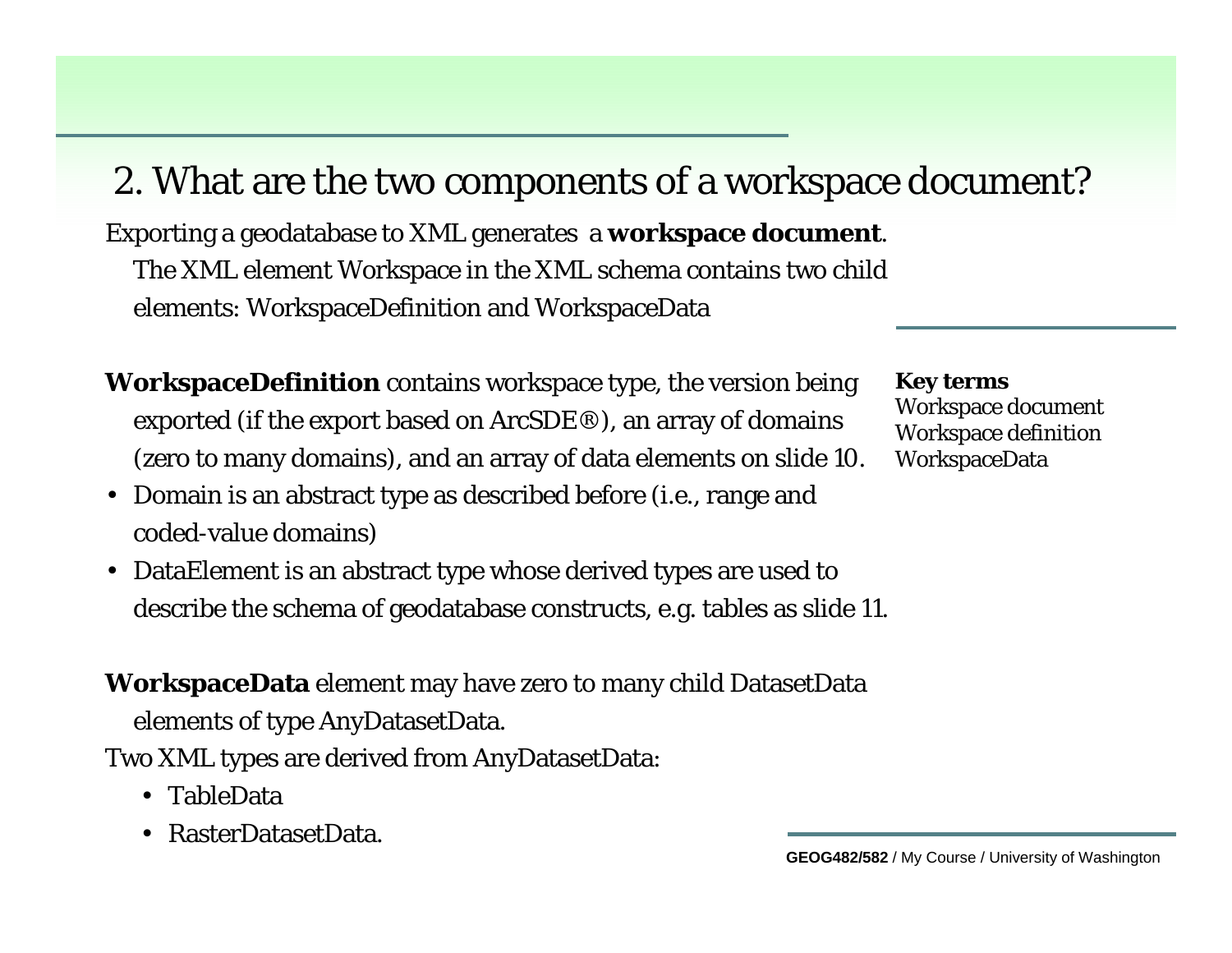

Esri,2008 XML Schema of the Geodatabase, p. 5 [http://downloads2.esri.com/support/whitepapers/ao\\_/XML\\_Schema\\_of\\_Geodatabase.pdf](http://downloads2.esri.com/support/whitepapers/ao_/XML_Schema_of_Geodatabase.pdf)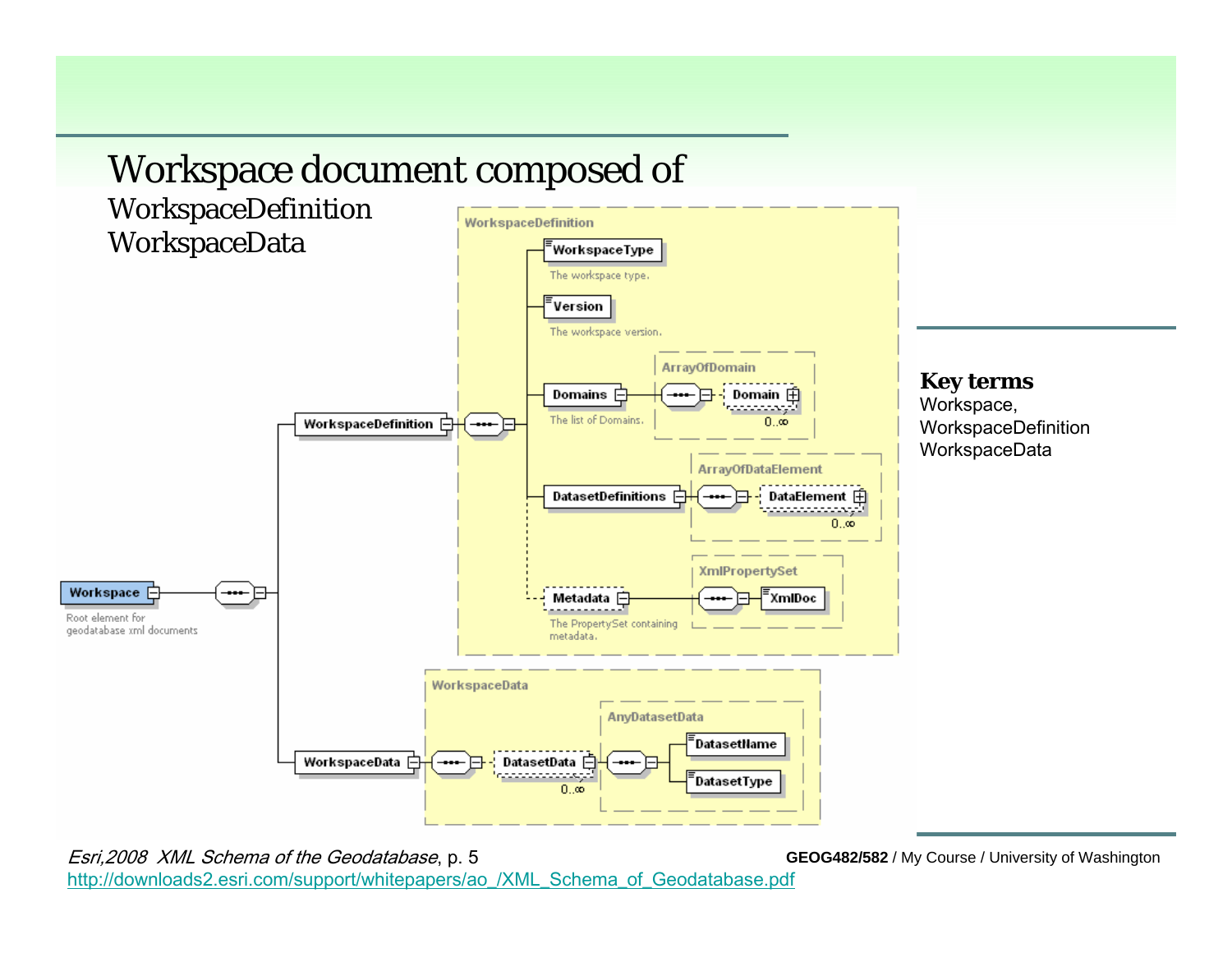#### TableData



Consider the Recordset Tags (for record set document, slide 13)

*Esri,2008 XML Schema of the Geodatabase*, p. 5 [http://downloads2.esri.com/support/whitepapers/ao\\_/XML\\_Schema\\_of\\_Geodatabase.pdf](http://downloads2.esri.com/support/whitepapers/ao_/XML_Schema_of_Geodatabase.pdf)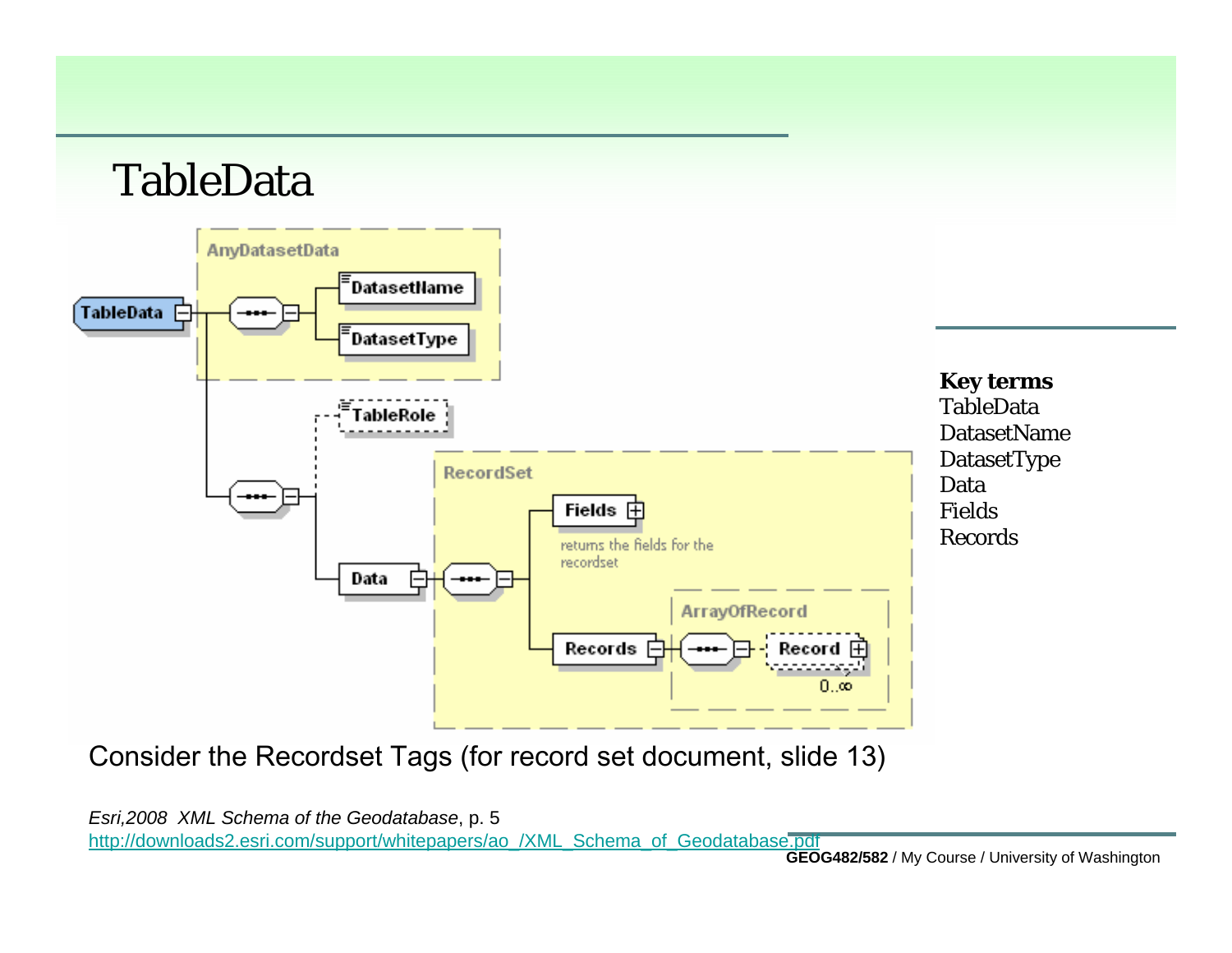#### RasterDatasetData



Consider the RasterData tag hierarchy StorageDef, File, Bytes

*Esri,2008 XML Schema of the Geodatabase*, p. 6 [http://downloads2.esri.com/support/whitepapers/ao\\_/XML\\_Schema\\_of\\_Geodatabase.pdf](http://downloads2.esri.com/support/whitepapers/ao_/XML_Schema_of_Geodatabase.pdf)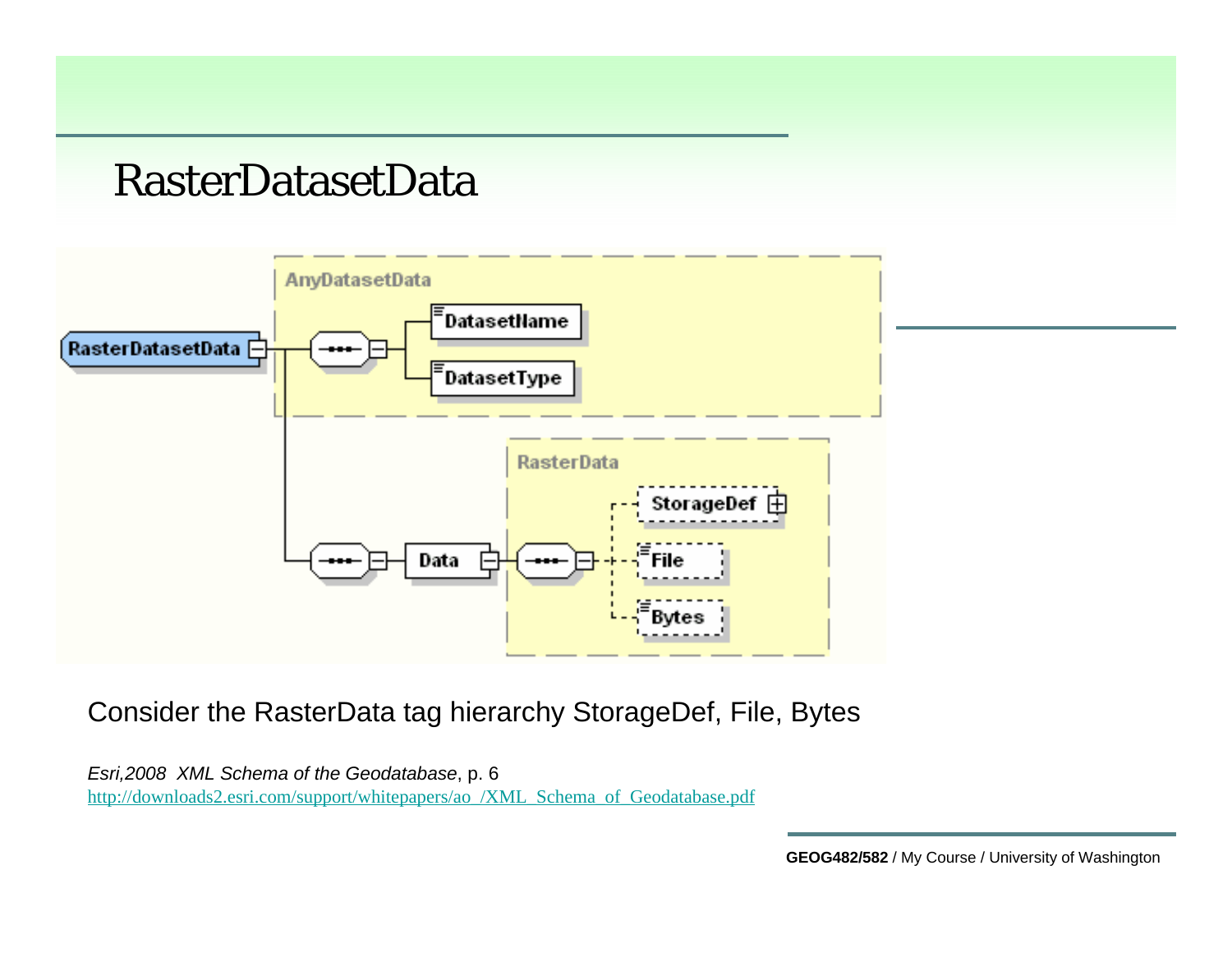3. What composes a RecordSet Document? The rows from a single feature class or table can be exported as simple features to a **RecordSet Document**. Features are exported as simple features, and no additional geodatabaserelated information is written to the output file. **Exporting to a record set document is analogous to exporting to a shapefile**. For example, complex edge features in a geometric network will be exported as simple features, and relationships to features in other tables will not be exported.

**Key terms** FieldsRecords



/ My Course / University of Washington *Esri,2008 XML Schema of the Geodatabase*, p. 7 [http://downloads2.esri.com/support/whitepapers/ao\\_/XML\\_Schema\\_of\\_Geodatabase.pdf](http://downloads2.esri.com/support/whitepapers/ao_/XML_Schema_of_Geodatabase.pdf)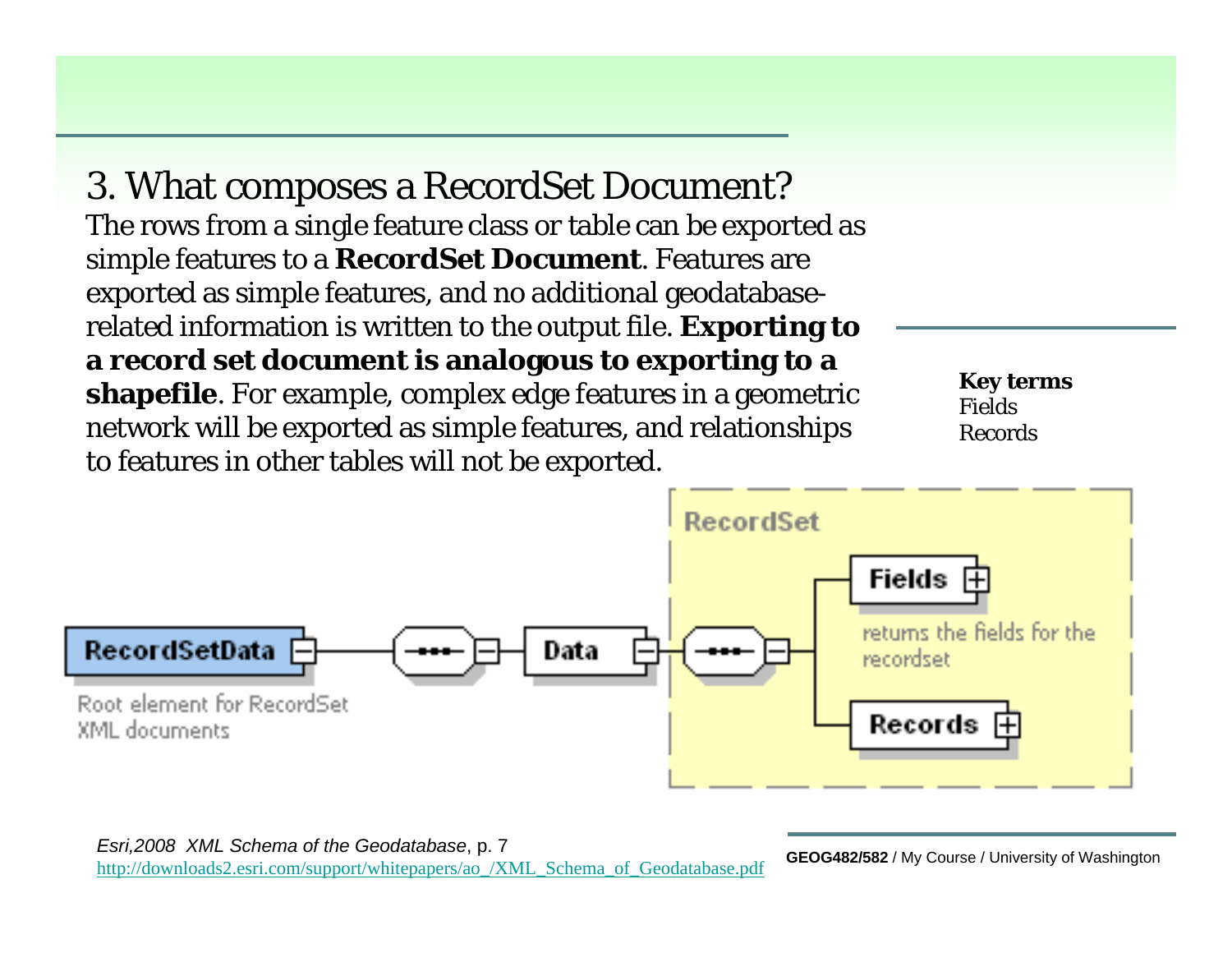#### 4. What composes a Data Changes Document?

- A Data Changes Document contains edits.
- ArcGIS "disconnected editing framework" allows you to **check out data** from a database into a separate geodatabase, then edit the data without having a live connection to the parent database.
- Once editing is done, it is possible to export only the changes (not all the data) to an XML file.
- This file can be used to subsequently **check in data** changes to the parent database.
- The root element of a data changes document is UpdateGram (see next graphic)

**Key terms** Disconnected editing Check out dataCheck in data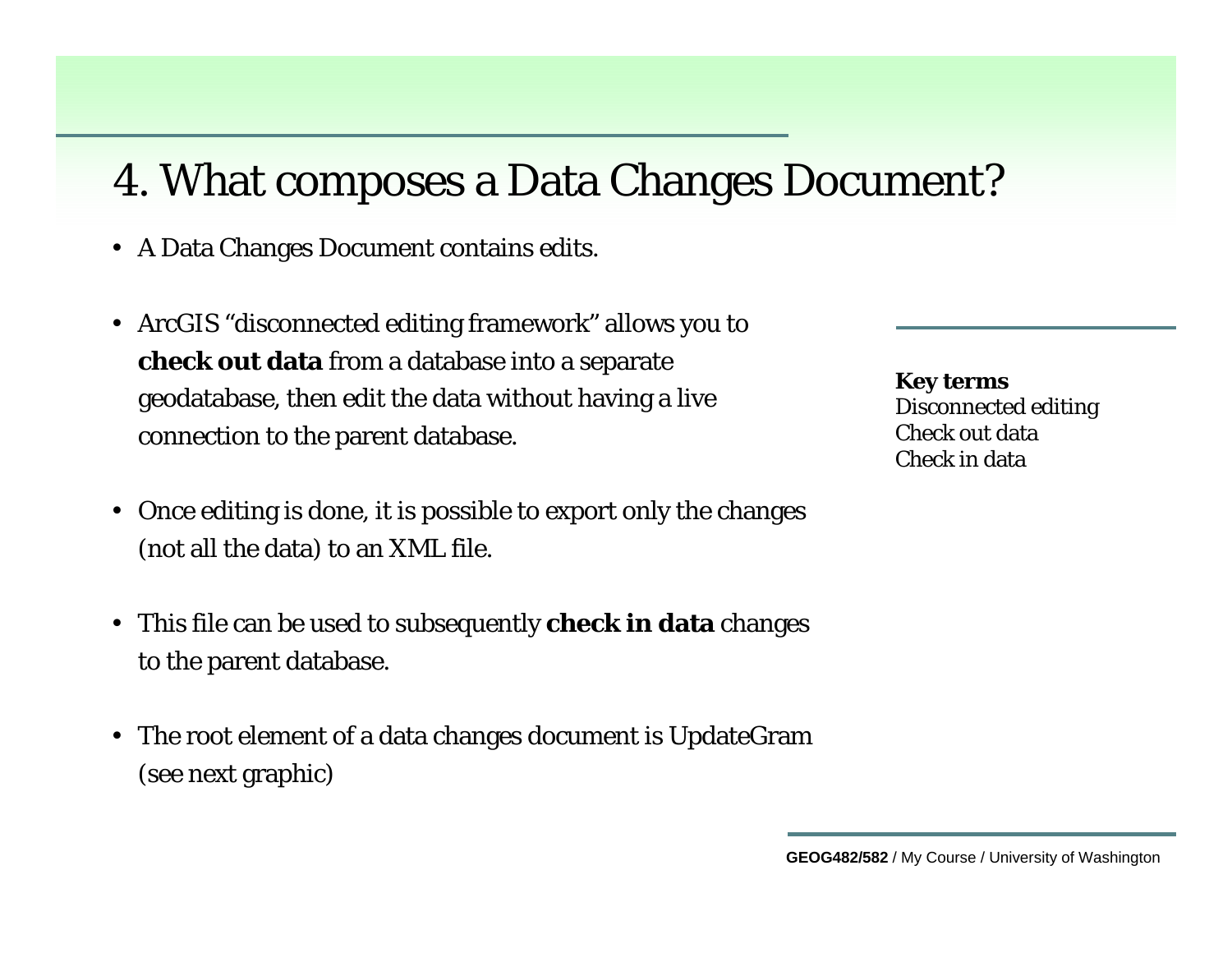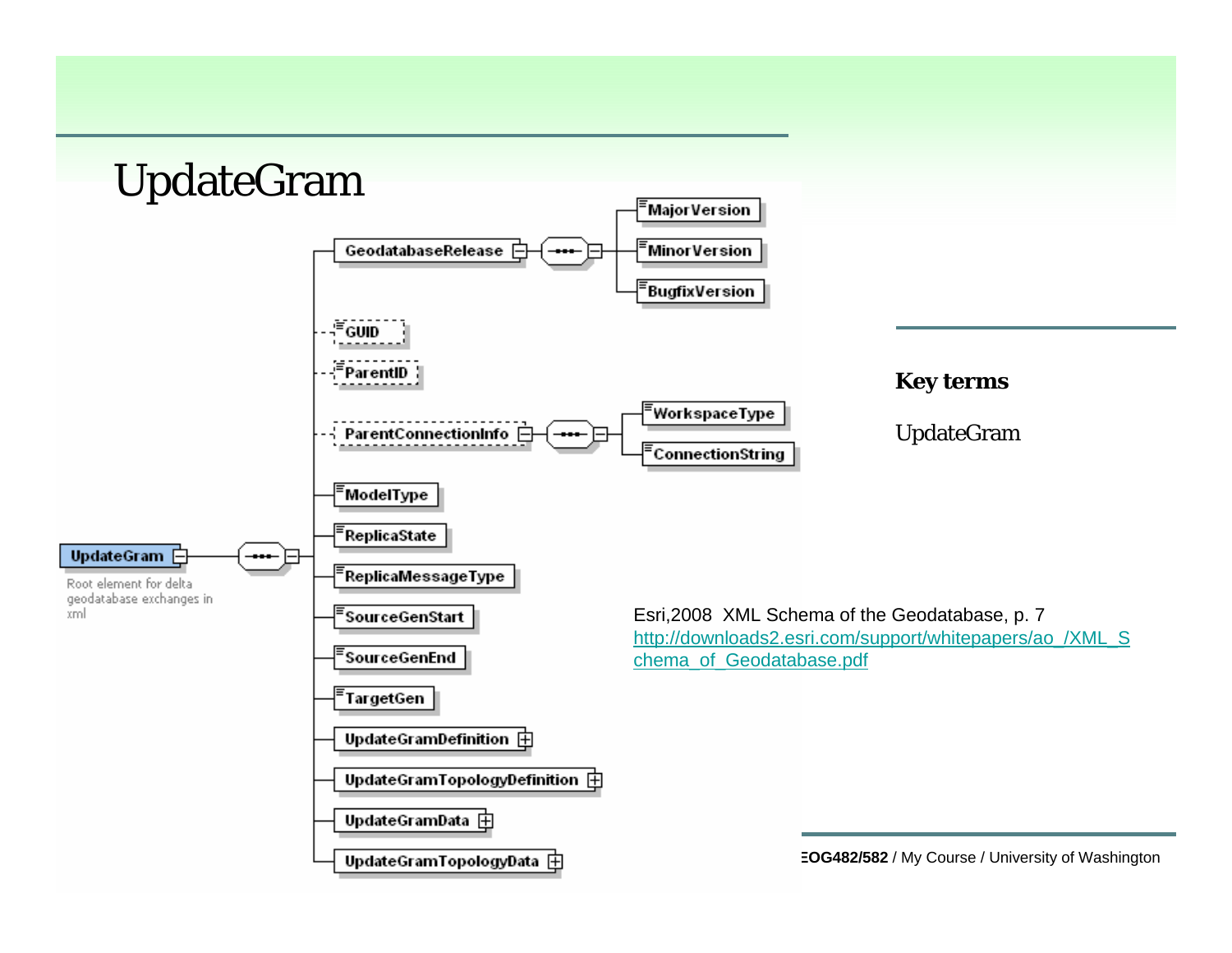## XML Types in a Schema

XML types are used to create the three kinds of XML documents -

Workspace, RecordSet, and Data Changes - described earlier.

- DataElement
- Arrays
- DEDataset
- DEGeoDataset
- DEFeatureDataset
- DETable, DEFeatureClass, and DERasterCatalog
- Fields and Field
- Subtype
- DETopology
- DEGeometricNetwork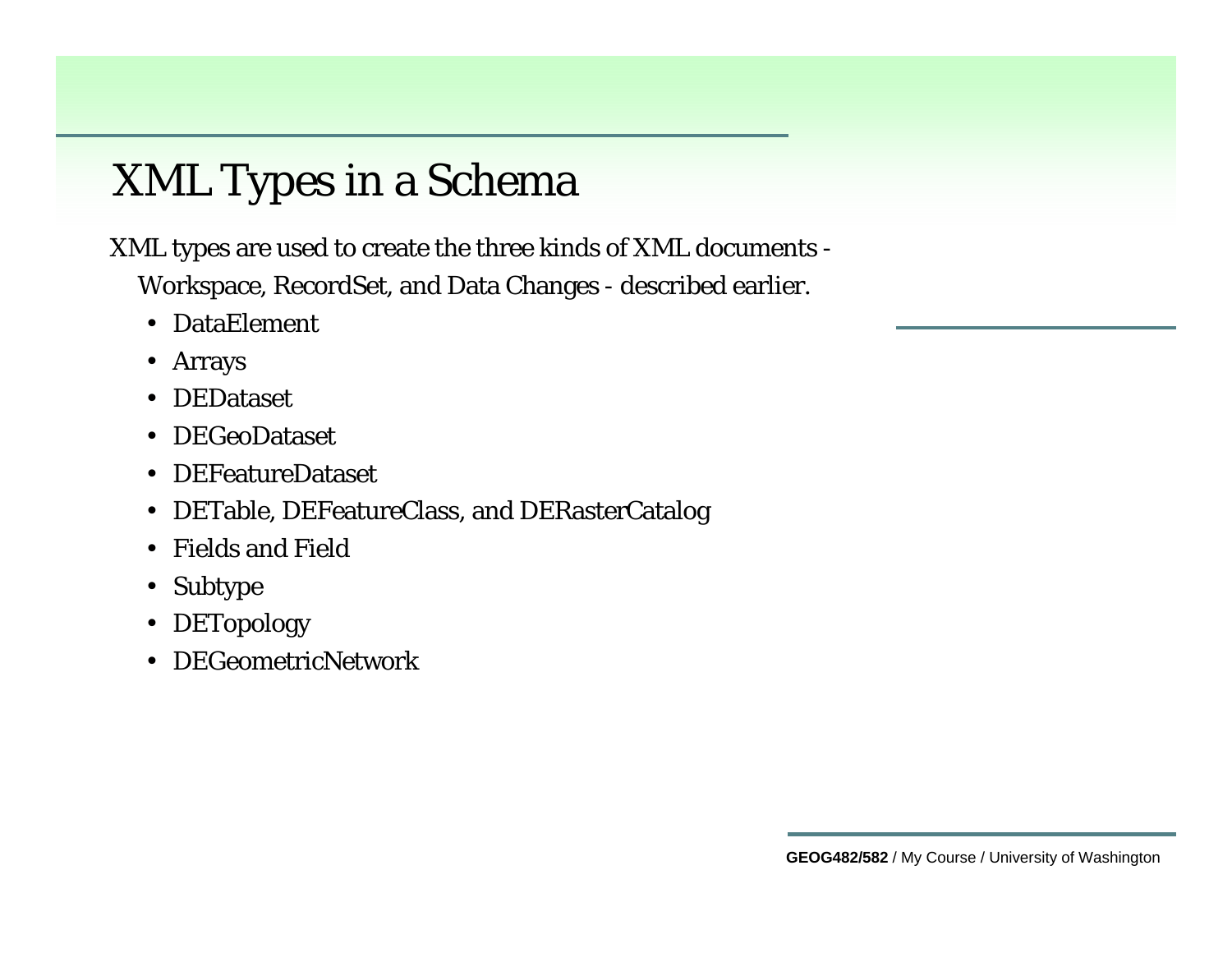#### DataElement

A set of ArcObjects classes originally added to ArcGIS 9.

These objects describe all aspects of a dataset in a geodatabase.

For example, the DataElement for a feature class captures the name, feature type, fields, indexes, subtypes, and other characteristics of a feature class, but it does this through "inheritance hierarch" (slide 18). There are data elements for most geodatabase items.

#### **Key terms**

ArcObject classes Parent Types Abstract Types

#### **All information that relates to a database schema is exported to XML as data elements (definitions and data).**

Shown in graphic (next slide) is part of the hierarchy of XML types that correspond to the data element ArcObjects. The generalization triangles (arrow heads) point to the parent types, and the names in italics denote abstract types.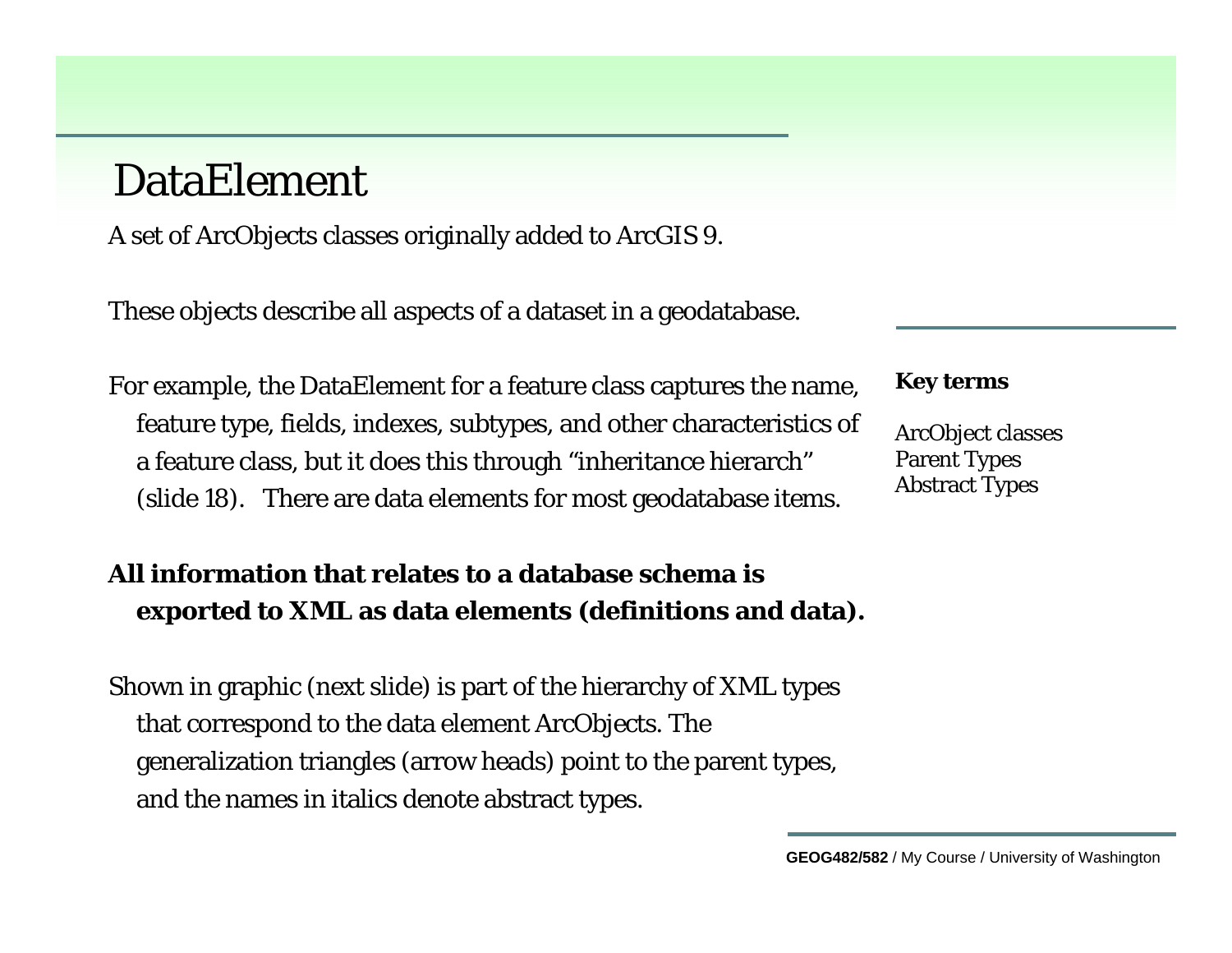#### 5. What is a DataElement inheritance hierarchy?



Esri,2008 XML Schema of the Geodatabase, p. 10 [http://downloads2.esri.com/support/whitepapers/ao\\_/XML\\_Schema\\_of\\_Geodatabase.pdf](http://downloads2.esri.com/support/whitepapers/ao_/XML_Schema_of_Geodatabase.pdf)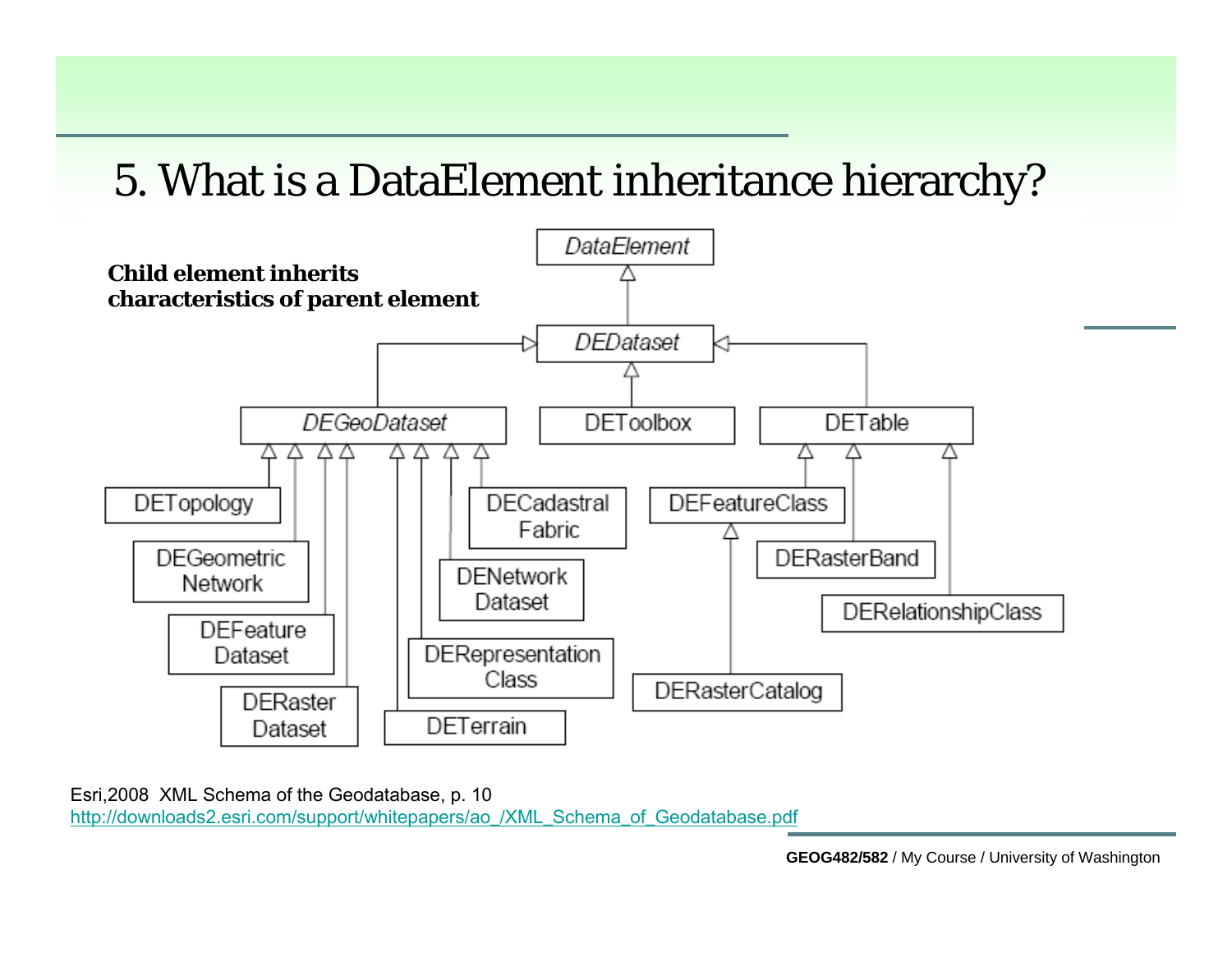#### DENetworkDataset

Abstract types of the Network Dataset

- NetworkDirections
- EdgeFeatureSources
- NetworkSourceDirections
- Shields
- StreetNameFields
- JunctionFeatureSources
- SystemJunctionSources
- TurnFeatureSources
- EvaluatedNetworkAttributes
- AttributeParameters
- NetworkAttributes
- NetworkAssignments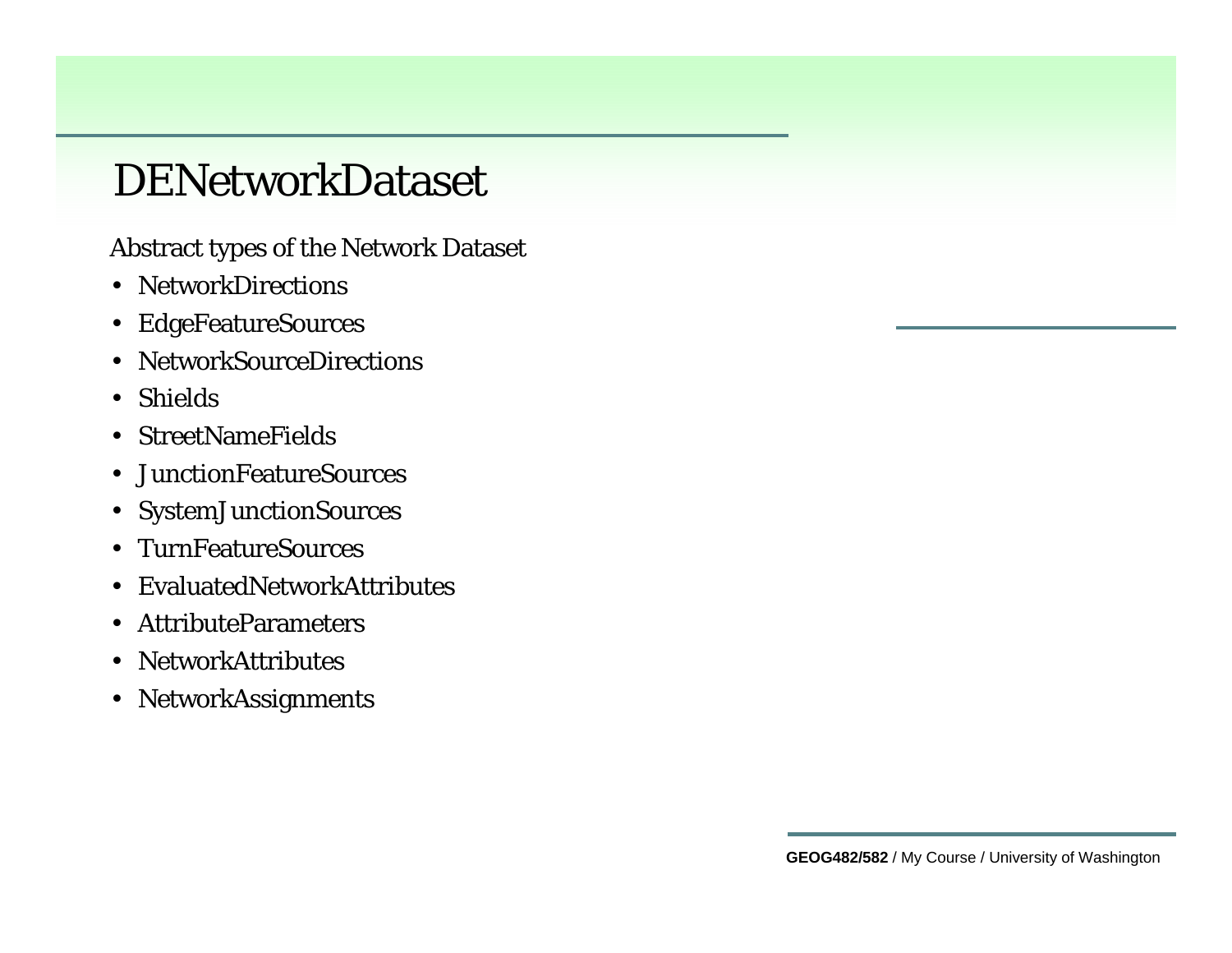#### More abstract types

- DECadastralFabric
- DERepresentationClass
- DETerrain
	- TerrainDataSources
	- TerrainPyramidLevelZT
	- TerrainPyramidLevelWindowSize

Controllers and Memberships

DERelationshipClass

Index and Indexes

DERasterDataset and DERasterBand

DERasterCatalog

DEToolbox

RecordSet

RasterData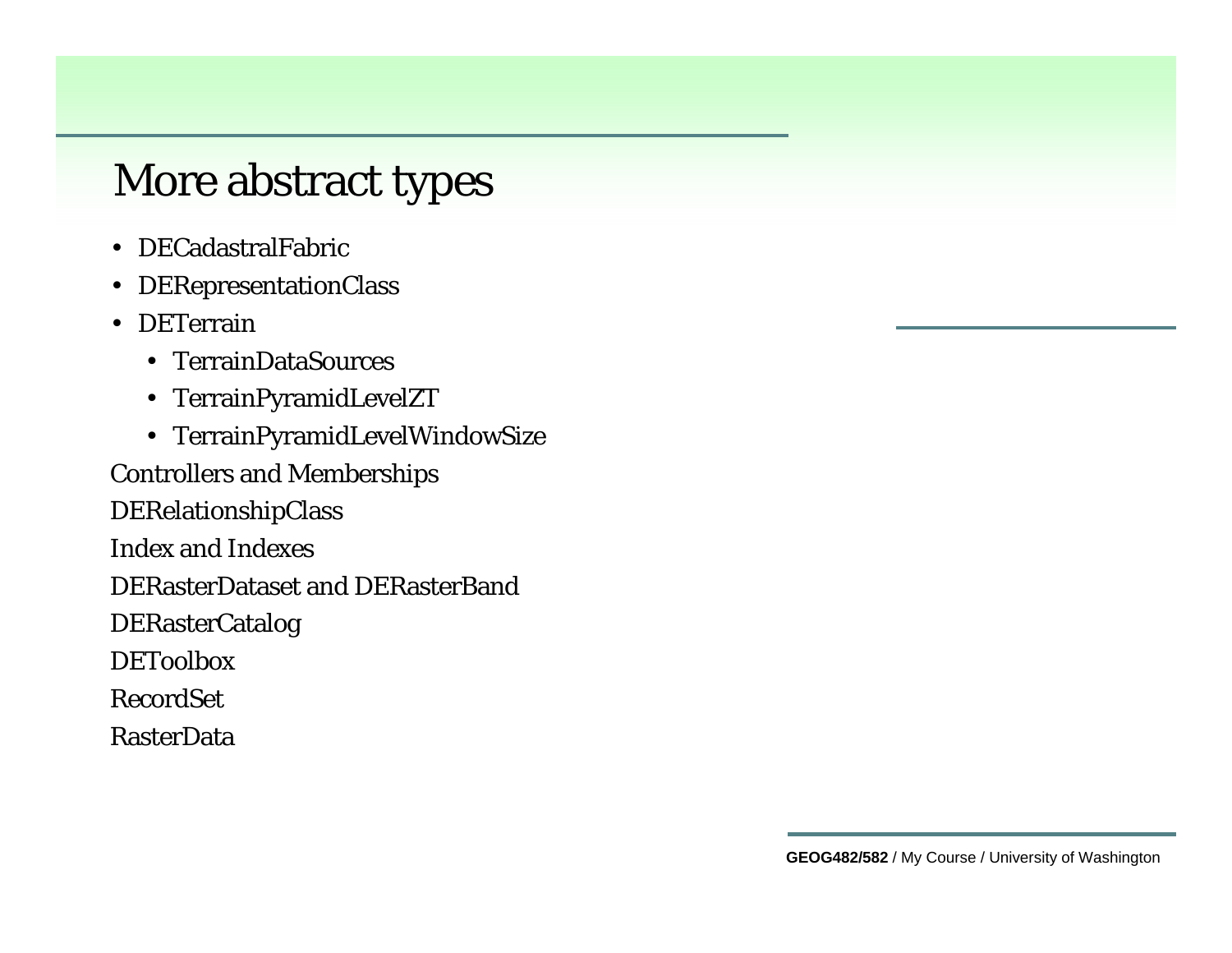### **Geometry**

In feature classes, the shape field contains the geometry for each feature.

- Geometry Types
- Point and Multipoint
- Envelope
- Segment, Line, CircularArc, and EllipticArc
- Path and Ring
- Polycurve, Polyline, and Polygon
- 3D Geometry
- XMLPersistedObject
- XmlPropertySet

Complex geometry relies upon inheritance hierarchy.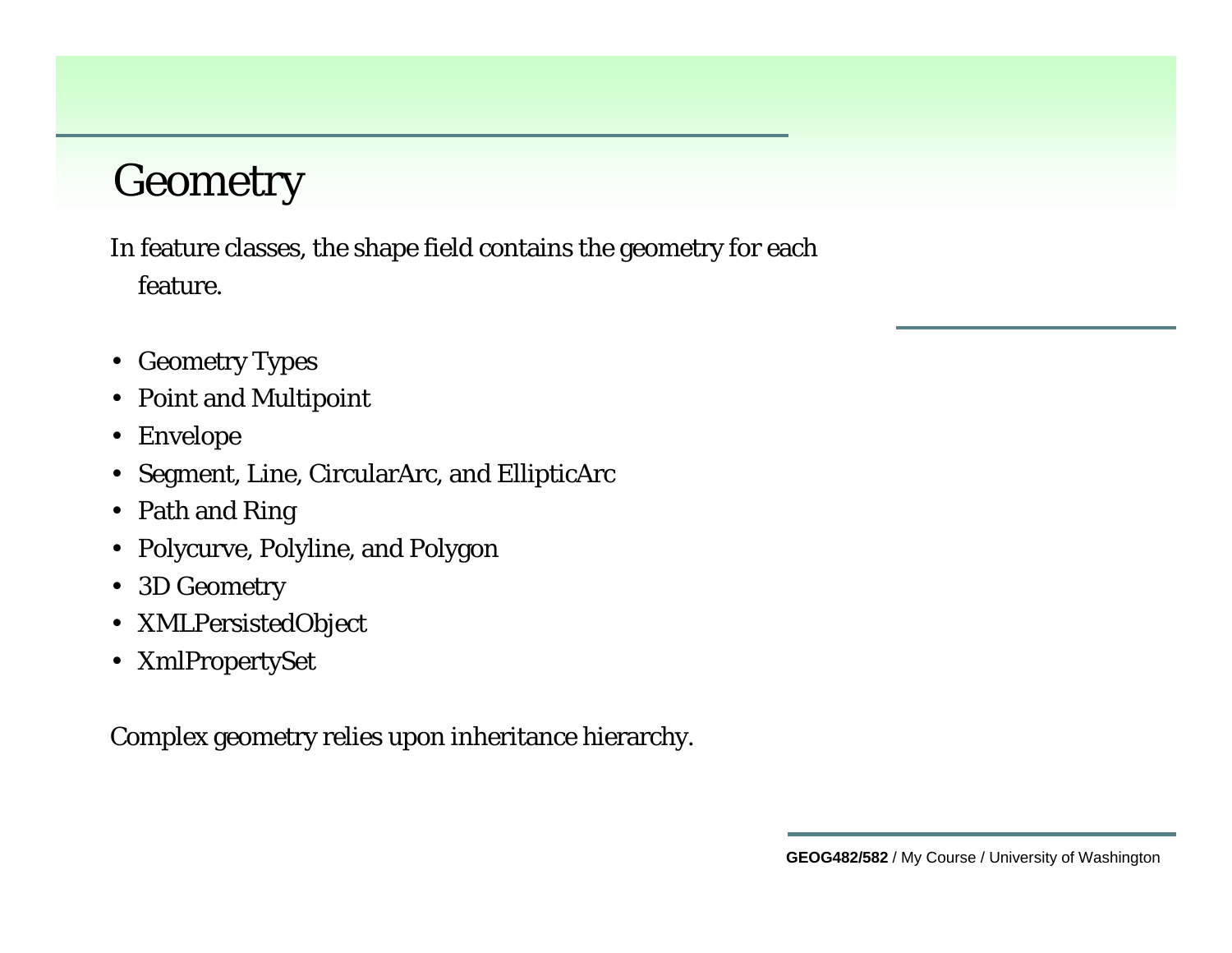6. What is geometry inheritance?

Geometry inheritance hierarchy showing parent-child relationships of types. Parent above, child below.



Esri,2008 XML Schema of the Geodatabase, p. 46 [http://downloads2.esri.com/support/whitepapers/ao\\_/XML\\_Schema\\_of\\_Geodatabase.pdf](http://downloads2.esri.com/support/whitepapers/ao_/XML_Schema_of_Geodatabase.pdf)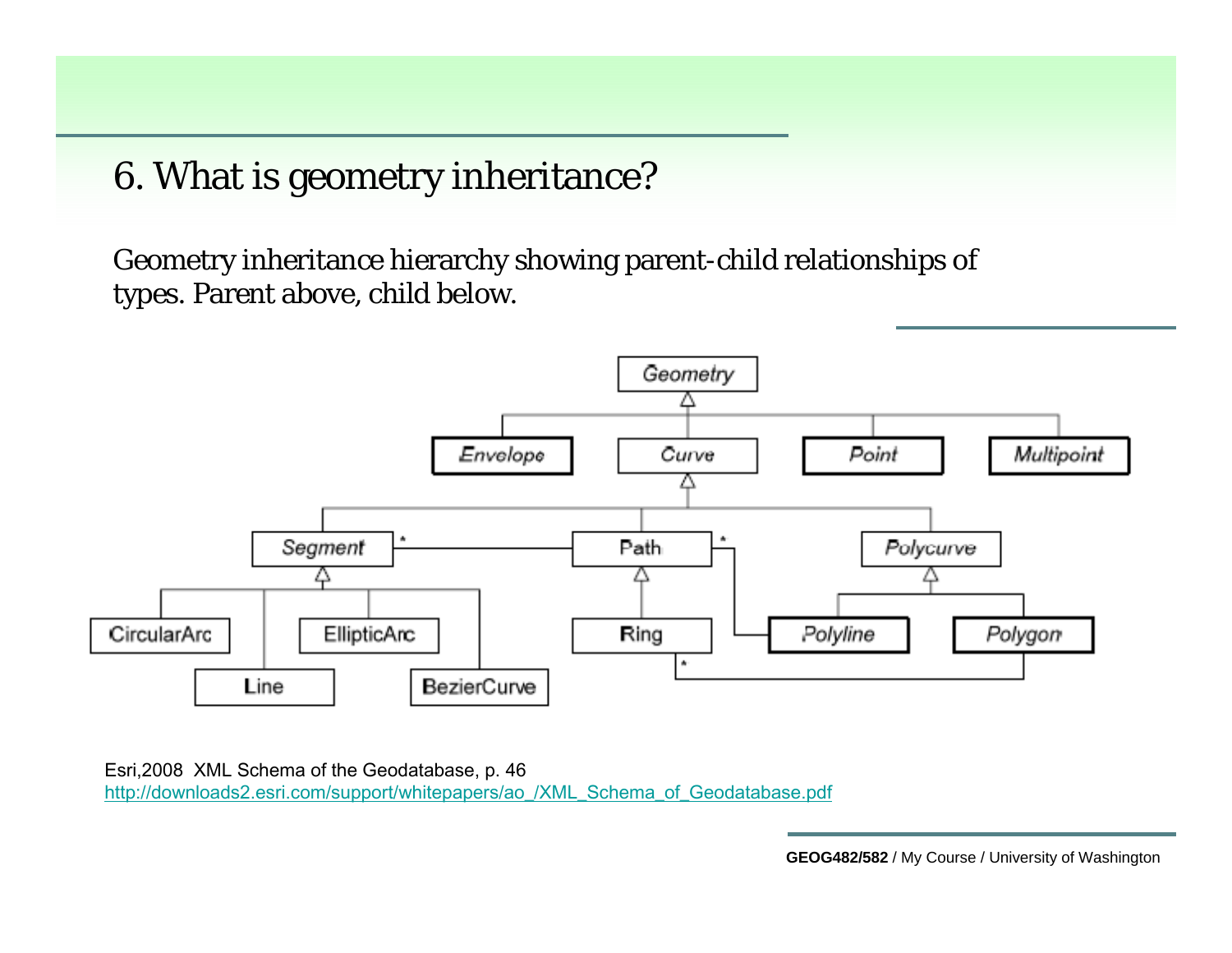#### Summary

In this lesson, you learned about…

- 1. Label tags for XML Schemas
- 2. Two components of a workspace document
- 3. Composition of a RecordSet Document
- 4. Composition of a Data Changes Document
- 5. Data element inheritance hierarchy
- 6. Geometry inheritance hierarchy